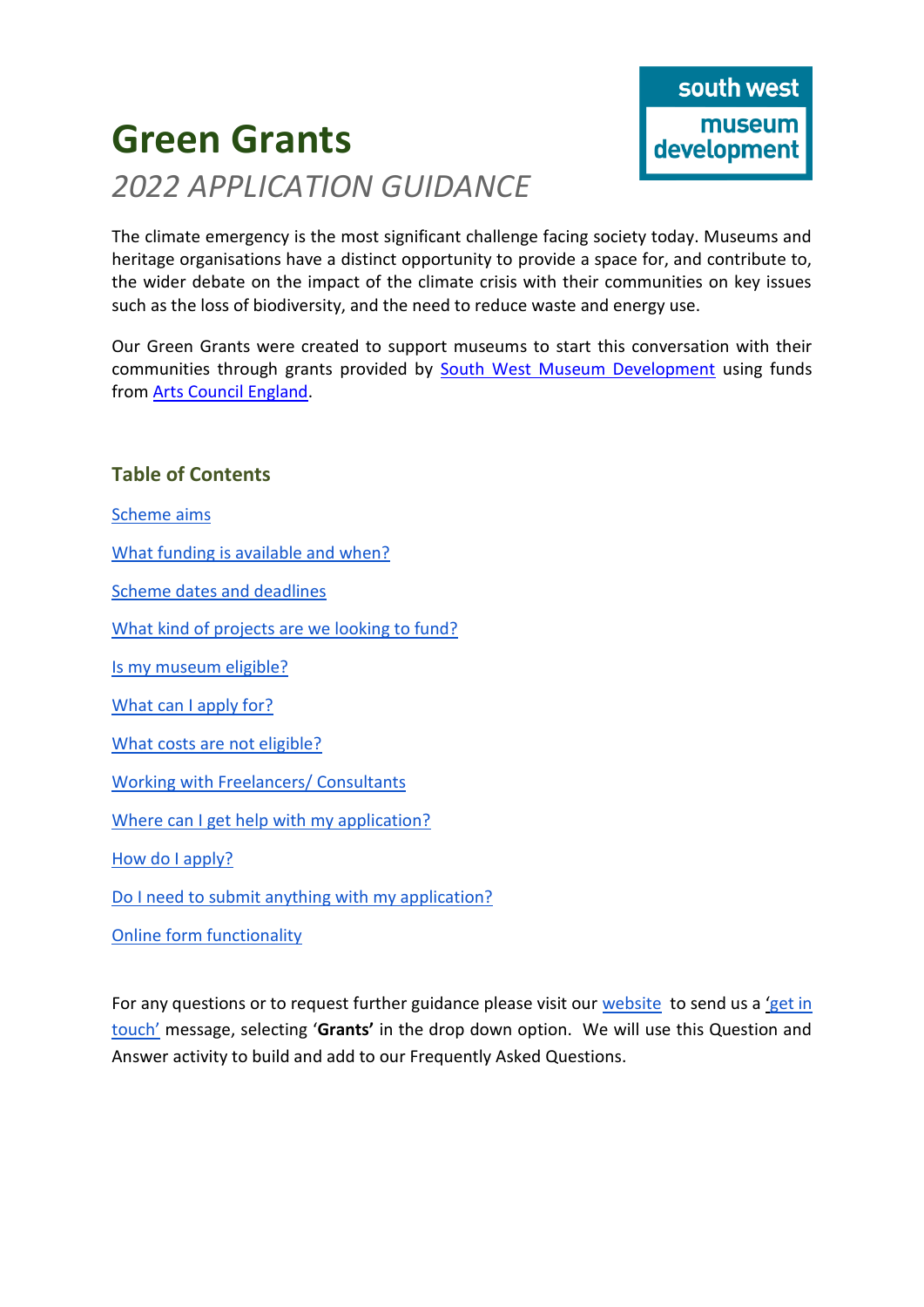## **Scheme aims**

To build knowledge and understanding of the impacts of the climate crisis through activity which engages audiences and inspires action through interpretation, utilising museum collections, buildings and spaces. We are seeking applications for projects which will explore this topic through one or more of the following:

- Developing new or enhancing existing exhibitions and or displays
- Community engagement and or outreach programmes
- Informal education and or schools programmes
- Public engagement; talks, events etc.,
- Digital activity including online content e.g. exhibitions, events, etc.,

\*For projects involving digital delivery applicants will be required to ensure their approach meets current accessibility requirements related to digital content and delivery. Please se[e](https://southwestmuseums.org.uk/wp-content/uploads/2020/09/Digital-Website-accessibility-an-introduction.pdf) [our resource on website accessibility.](https://southwestmuseums.org.uk/wp-content/uploads/2020/09/Digital-Website-accessibility-an-introduction.pdf)

## <span id="page-1-0"></span>**What funding is available and when?**

#### The value of grant funding is **between £500 and £2,500**.

Grant payments will be made in arrears and only on receipt of evidence of expenditure by the submission deadline. In certain circumstances, we may be able to pay an advance of up to 50% of the grant. All grants monies are paid by BACS. All claims for expenditure will be paid following submission of the grant claim paperwork as set out in the timetable below.

We encourage where possible cash match funding but this is not a requirement of the grant scheme.

#### <span id="page-1-1"></span>**Scheme dates and deadlines**

- Application deadline: 12 Noon Monday  $14<sup>th</sup>$  February 2022
- Outcome letters issued: Monday  $28<sup>th</sup>$  February 2022
- Grant acceptance deadline: Monday 7th March 2022
- Projects can start: Monday 7th March 2022
- Projects complete by: Monday 10th January 2023
- Submission of grant claim paperwork: 12 Noon Monday 10th January 2023

## <span id="page-1-2"></span>**What kind of projects are we looking to fund?**

We are looking to support projects that:

- Use interpretation, museum collections, buildings or spaces (including outdoor and or digital spaces) or other buildings or spaces relevant to their community to raise awareness of the climate emergency, environmental sustainability and/or loss of biodiversity.
- Working together with communities or other organisations e.g. a local wildlife group, to raise awareness and inspire action to address the climate emergency, environmental sustainability and/or loss of biodiversity within their community.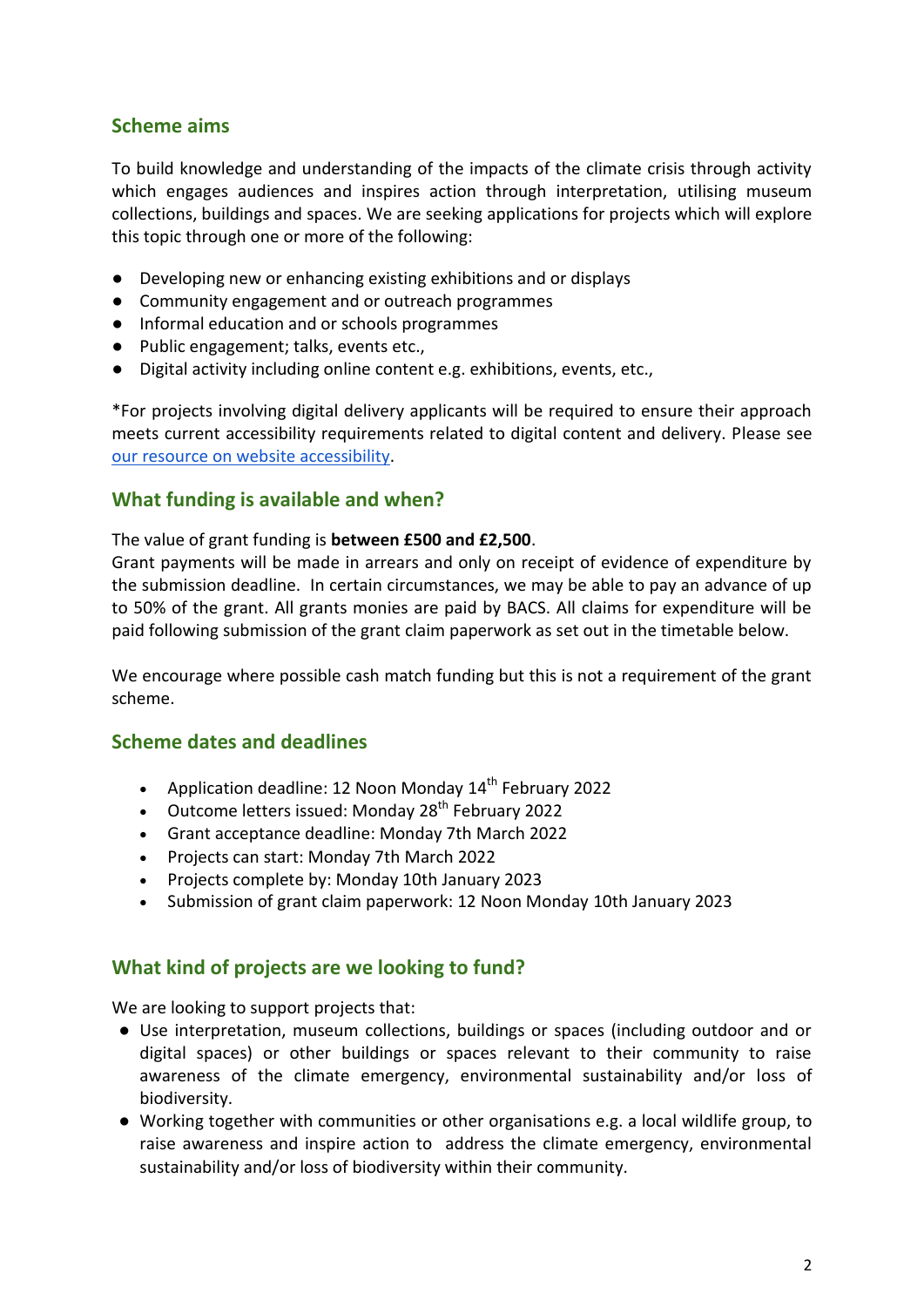- Support the development of their audience (including digital audiences) to widen participation in the museum's activities, recognising that the climate emergency affects us all.
- Demonstrate an understanding of, and where possible seek to mitigate, the environmental impacts of the activity they are proposing.

## <span id="page-2-0"></span>**Is my museum eligible?**

Your museum must:

- Be located in the South West of England (ONS Region)
- Be [Accredited, provisionally Accredited or formally recognised as](http://www.artscouncil.org.uk/what-we-do/supporting-museums/accreditation-scheme/accreditation-statistics/) [Working Towards](http://www.artscouncil.org.uk/what-we-do/supporting-museums/accreditation-scheme/accreditation-statistics/)  [Accreditation](http://www.artscouncil.org.uk/what-we-do/supporting-museums/accreditation-scheme/accreditation-statistics/)
- Not hold a live grant award with South West Museum Development

Unfortunately we cannot accept applications for this grant programme from the following museums:

- NPO museums or museums within an NPO Consortium
- National Museums (Fleet Air Arm Museum or Tate St Ives)
- Non-Accredited museum/ heritage sites

## <span id="page-2-1"></span>**What can I apply for?**

Projects, purchases and activities must take place after 7 March 2022 and be completed by 10 January 2023.

- Develop new or enhance existing exhibition and display materials
- Conservation costs to make an object fit for display, specific to the project funded activity
- Development of education, outreach materials and digital resources
- Contracting freelancers or other specialists e.g. speakers, workshop leaders to deliver activity under the project.
- Photography or filming
- Development of an online exhibition\*
- Promotional activities e.g. events, marketing or campaigns related to the project activity
- Travel and hospitality (excluding alcohol) for community engagement participants
- Mitigating the carbon impact of your project up to 30% of grant costs can be used to reduce the carbon footprint of your project
- VAT, if your museum is not VAT registered.

\**Please note this grant stream is not seeking to fund the development of new websites or platforms*

## <span id="page-2-2"></span>**What costs are not eligible?**

Grants cannot include costs for the following either as part of the grant or as match funding:

- **Building work**
- Capital costs (e.g. boilers or ongoing costs relating to capital equipment)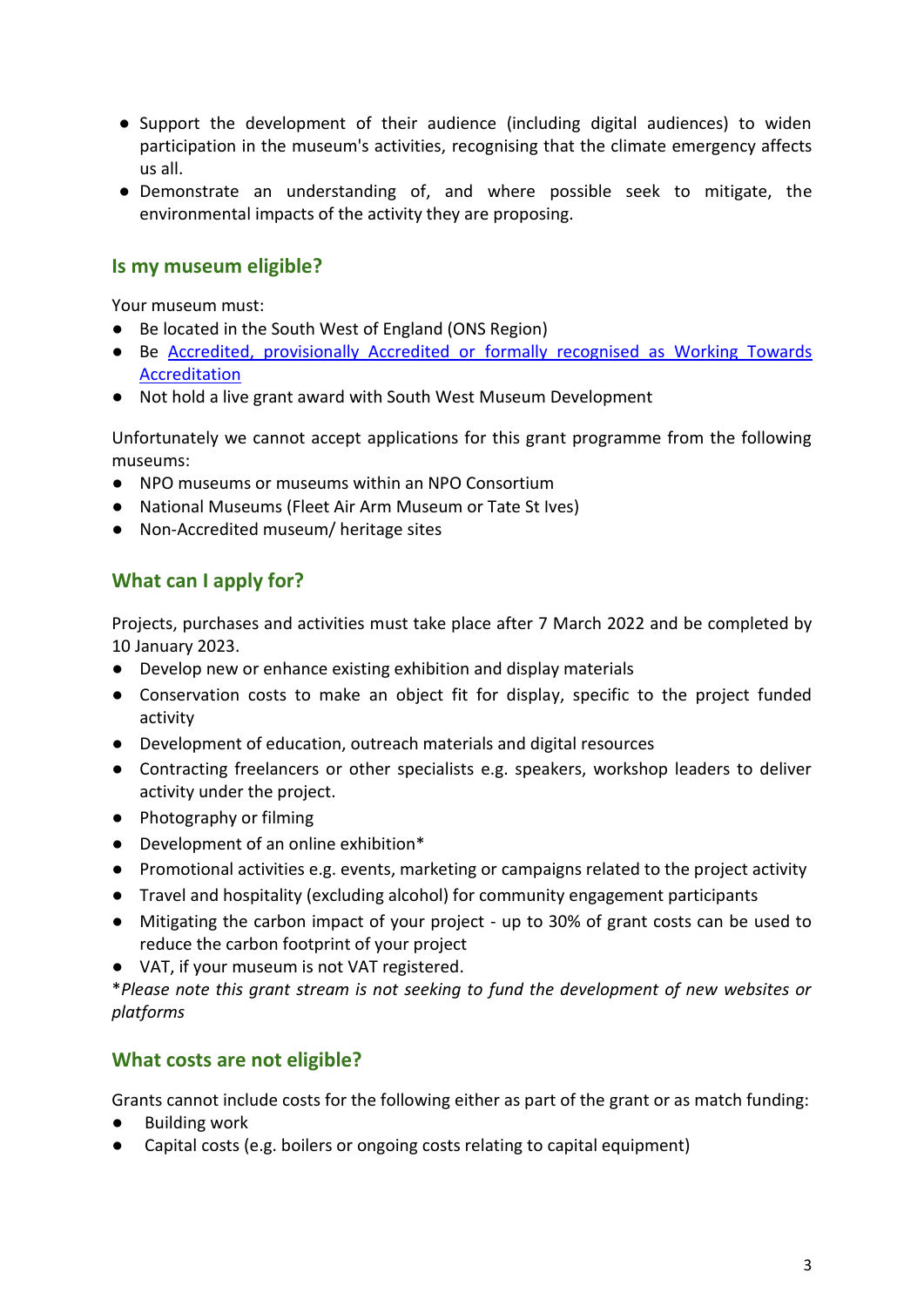- Costs for existing staff or to provide backfill for existing staff deployed to deliver the project
- Build or the development of new websites or platforms
- Attendance at training events or conferences
- Training or consultancy services from South West Museum Development
- Membership subscriptions
- Recharge of venue hire or overheads relating to the applicant museum(s)
- Recharges for volunteers of the applicant museum(s)
- Alcoholic drinks
- Any expenditure for which the museum(s) cannot provide evidence (e.g. receipts)
- Costs incurred prior to the project start date.
- VAT if your museum is VAT registered.

## <span id="page-3-0"></span>**Working with Freelancers/ Consultants**

South West Museum Development is committed to supporting freelancers/ consultants working in the museum and heritage sector. Applicants seeking to include work with freelancers/ consultants as part of their application should be aware o[f](https://southwestmuseums.org.uk/resources/category/working-with-freelancers/) [our best practice](https://southwestmuseums.org.uk/resources/category/working-with-freelancers/)  [guidance](https://southwestmuseums.org.uk/resources/category/working-with-freelancers/) developed in partnership wit[h](https://www.museumfreelance.org/) [Museum Freelance.](https://www.museumfreelance.org/) Successful applicants will be expected to uphol[d](https://southwestmuseums.org.uk/wp-content/uploads/2021/03/Museum-Freelance-Principles-checklist.pdf) [Our Principles for Working with Freelancers](https://southwestmuseums.org.uk/wp-content/uploads/2021/03/Museum-Freelance-Principles-checklist.pdf) as part of the terms and conditions of their award.

## <span id="page-3-1"></span>**Where can I get help with my application?**

- For further information, or to ask a question about your proposed project, please visit our [website](https://southwestmuseums.org.uk/what-we-do/grants-and-programmes/recovery-grants/) to send us a ['get in touch'](https://southwestmuseums.org.uk/get-in-touch/) message, selecting '**Grants'** in the drop down option. We will use this Question and Answer activity to build and add to our Frequently Asked Questions.
- It is not a requirement for draft applications to be shared with your local Museum Development Officer prior to submission but we do recommend that you talk through your idea with them. You can find out who your local MDO is here: <https://southwestmuseums.org.uk/who-we-are/our-team/>

## <span id="page-3-2"></span>**How do I apply?**

Applications are made online using the following form on our website.

<https://southwestmuseums.org.uk/what-we-do/grants-and-programmes/green-grants/>

Applications submitted after the deadline will not be accepted. Please contact us if you have access requirements and require an alternative format for applying.

# <span id="page-3-3"></span>**Do I need to submit anything with my application?**

<span id="page-3-4"></span>No other documentation apart from your application is required.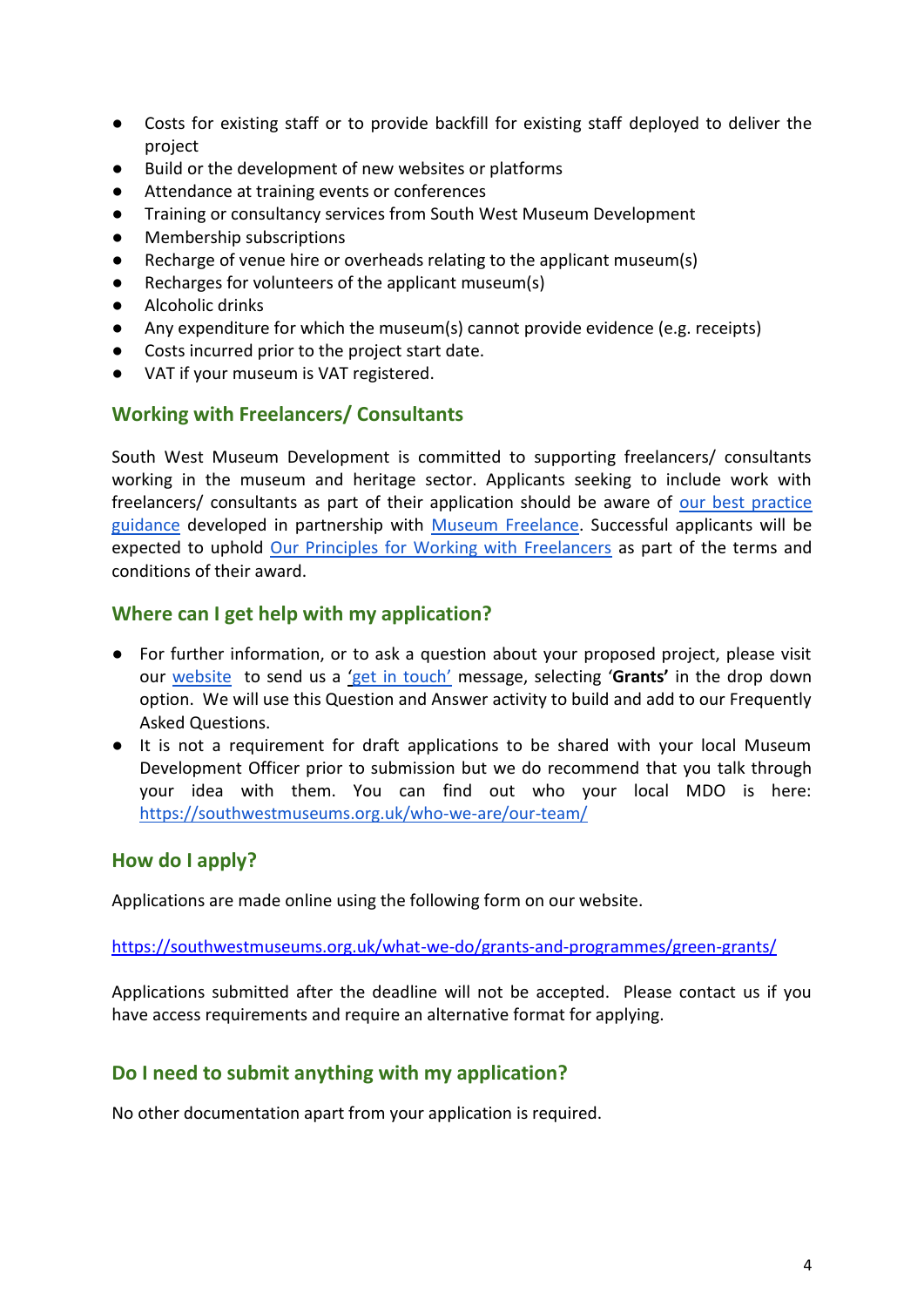# **Online form functionality**

#### 1. What are the questions?

We know that it is helpful to see what the questions are in advance of going online to enter information into the application form. You can download a PDF version of the application form here: <https://southwestmuseums.org.uk/what-we-do/grants-and-programmes/green-grants/> Please note some questions are dynamic i.e. they may or may not appear depending on your answer to a proceeding question.

#### 2. Numbering the Questions and the order of questions

We have not numbered questions as the application form logic is dynamic and therefore the order of the questions will change based on your response.

#### 3. Why some questions show a red asterisk

The red asterisk is used to denote that a question is mandatory. This means you must provide an answer before being able to move forward within the survey. If you try to skip the question the software will red flag including a link which takes you to the first mandatory question that you missed. If you consider the question is not relevant please enter N/A. This will allow you to move forward within the survey.

#### 4. Links to the application form

If you wish to complete your application form in stages it is possible to 'Save and Continue later'. When you 'save and continue later' you are issued with a new link, with all the saved information, so it is important to continue with this link and not go back to the original link.

#### 5. Sharing links

It is possible to share a link to your application with colleagues, but it is important to ensure they 'save and continue later' when they are done with contributing to the application. Once they have clicked on 'save and continue later' the software will generate a new link, with all the saved information, and email it back to you at the original email address you entered when setting up the application. The email address entered should be the lead contact for the project. **You must use the most recent link sent to the main email address to prepare your application from that point forward.**

#### 6. 'Save and Continue Later' for your application

When you 'save and continue later' you are issued with a new link, with all the saved information, so it is important to continue with this link. This is how you access your application with all the saved data. The original link you were issued back when you registered will not contain the recent data uploaded. If you are unclear about which version of the link to use, email us at [museum.development@bristol.gov.uk](mailto:museum.development@bristol.gov.uk) and we can send you a link with the latest version.

#### 7. Downloading a copy of the completed application

Once completed, you can hit the 'Finish' button. You will receive an email thanking you for completing the application form and a download of the form with your entered data. If on receipt, you spot an error, or need to provide extra information, you can request your application form back to edit. Simply email us at [museum.development@bristol.gov.uk](mailto:museum.development@bristol.gov.uk) to request your application form